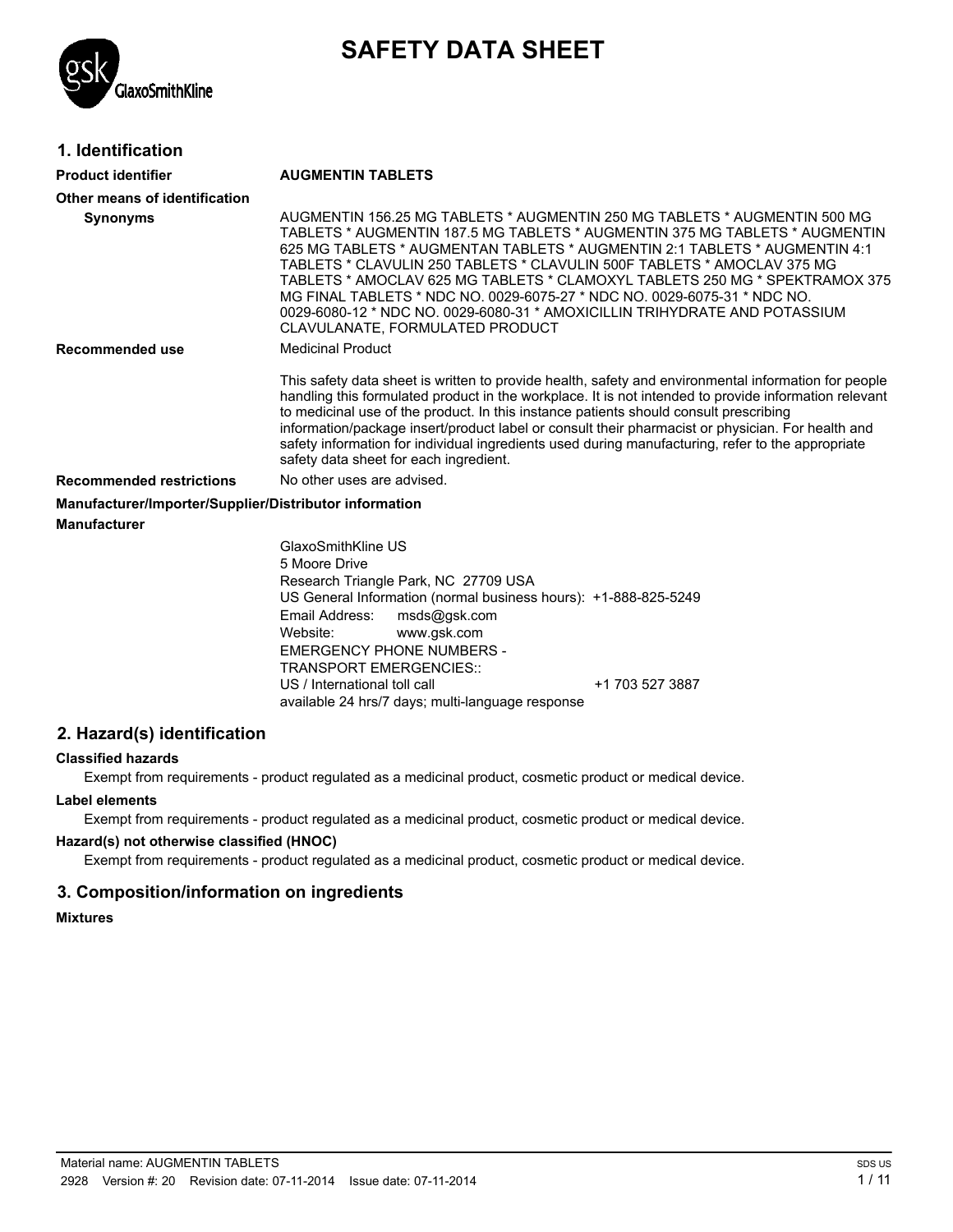| <b>Chemical name</b>                        | <b>Common name and synonyms</b>                                                                                                                                                                                                                                                                                                                                                                                                                                                                                                                                                                                                                                                              | <b>CAS number</b> | %              |
|---------------------------------------------|----------------------------------------------------------------------------------------------------------------------------------------------------------------------------------------------------------------------------------------------------------------------------------------------------------------------------------------------------------------------------------------------------------------------------------------------------------------------------------------------------------------------------------------------------------------------------------------------------------------------------------------------------------------------------------------------|-------------------|----------------|
| <b>AMOXICILLIN TRIHYDRATE</b>               | (2S-(2ALPHA,5ALPHA,6BETA(S*)))-4-THIA-<br>1-AZABICYCLO(3. 2.0)HEPTANE-2-<br>CARBOXYLIC ACID,<br>6-((AMINO(4-HYDROXYPHENYL)ACETYL)<br>AMINO)-3,3-DIMETHYL- 7-OXO-,<br><b>TRIHYDRATE *</b><br>(2S,5R,6R)-6-(R-(-)-2,AMINO-2-(P-HYDROX<br>YPHENYL) ACETAM IDO)-3,3-DIMETHYL<br>-7-OXO-4-THIA-1-AZABICYCLO(3.2.0)HEP<br>TANE-2-CARBOXYLIC ACID TRIHYDRATE<br>4-THIA-1-AZABICYCLO(3.2.0)HEPTANE-2-<br>CARBOXYLIC ACID, 6-((AMINO(4-<br>HYDROXYPHENYL)ACETYL)AMINO)-3,3-D<br>IMETHYL-7-OXO-, TRIHYDRATE, (2S-<br>(2ALPHA, 5ALPHA, 6BETA(S*)))-*<br>ALPHA-AMINO-P-HYDROXYBENZYLPENI<br>CILLIN TRIHYDRATE * AX 250 * BRL-2333 *<br>J1030 * RTECS XH8310000 * AMOXICILLIN<br>* AMOXYCILLIN TRIHYDRATE | 61336-70-7        | $35 - 60$      |
| POTASSIUM CLAVULANATE                       | POTASSIUM CLAVULANATE (STERILE) *<br>SKF-85472-Y * BRL-14151MM-F * ITEM<br><b>NUMBER 8104750</b>                                                                                                                                                                                                                                                                                                                                                                                                                                                                                                                                                                                             | 61177-45-5        | $6 - 24$       |
| <b>MICROCRYSTALLINE</b><br><b>CELLULOSE</b> | AVICEL PH MICROCRYSTALLINE<br>CELLULOSE * ABICEL *<br>ALPHA-CELLULOSE * ARBOCEL *<br>ARBOCELL B 600/30 * ARBOCELL BC 200<br>* AVICEL PH101 * AVICEL PH102 * AVICEL<br>PH103 * AVICEL PH105 * AVICEL PH112 *<br>AVICEL PH200 * BETA-AMYLOSE *<br>CELLEX MX * CELLULOSE (8CI9CI) *<br>CELLULOSE 248 * CELLULOSE<br>CRYSTALLINE * CELLULOSE, FOOD<br><b>GRADE * CELUFI * CRYSTALLINE</b><br>CELLULOSE * EMOCEL * MCC *<br>MICROCRYSTALLINE CELLULOSE *<br>POWDERED CELLULOSE * RTECS<br>FJ5691460 * SOLKA FLOC BW200 *<br>CELLULOSA (FIBRA PAPEL) *<br>CELLULOSE (PAPER FIBRES) *<br>CELLULOSE-PAPER FIBER * CELULOSA<br>(FIBRA PAPEL) * TSELLULOOS                                             | 9004-34-6         | 5.12           |
| SODIUM STARCH GLYCOLATE                     | STARCH, CARBOXYMETHYL ETHER,<br>SODIUM SALT * CARBOXYMETHYL<br>STARCH SODIUM SALT * EXPLOTAB *<br>SODIUM CARBOXYMETHYL STARCH *<br>SODIUM CM-STARCH * 738 (GW ACN) *<br>CARBOXYMETHYLSTÄRKE,<br>NATRIUMSALZ * SODIUM STARCH<br><b>GLYCOLATE</b>                                                                                                                                                                                                                                                                                                                                                                                                                                              | 9063-38-1         | $\overline{2}$ |
| <b>MAGNESIUM STEARATE</b>                   | STEARIC ACID, MAGNESIUM SALT *<br>MAGNESIUM DISTEARATE * DIBASIC<br>MAGNESIUM STEARATE * MAGNESIUM<br>DISTEARATE, PURE                                                                                                                                                                                                                                                                                                                                                                                                                                                                                                                                                                       | 557-04-0          | 1              |
| <b>SILICON DIOXIDE</b>                      | SILICA * SILICA GEL * AMORPHOUS<br>SILICA * DIATOMACEOUS EARTH *<br>INFUSORIAL EARTH * CAB-O-SIL M-5                                                                                                                                                                                                                                                                                                                                                                                                                                                                                                                                                                                         | 7631-86-9         | 1              |
| Other components below reportable levels    |                                                                                                                                                                                                                                                                                                                                                                                                                                                                                                                                                                                                                                                                                              |                   | $30 - 40$      |

\*Designates that a specific chemical identity and/or percentage of composition has been withheld as a trade secret.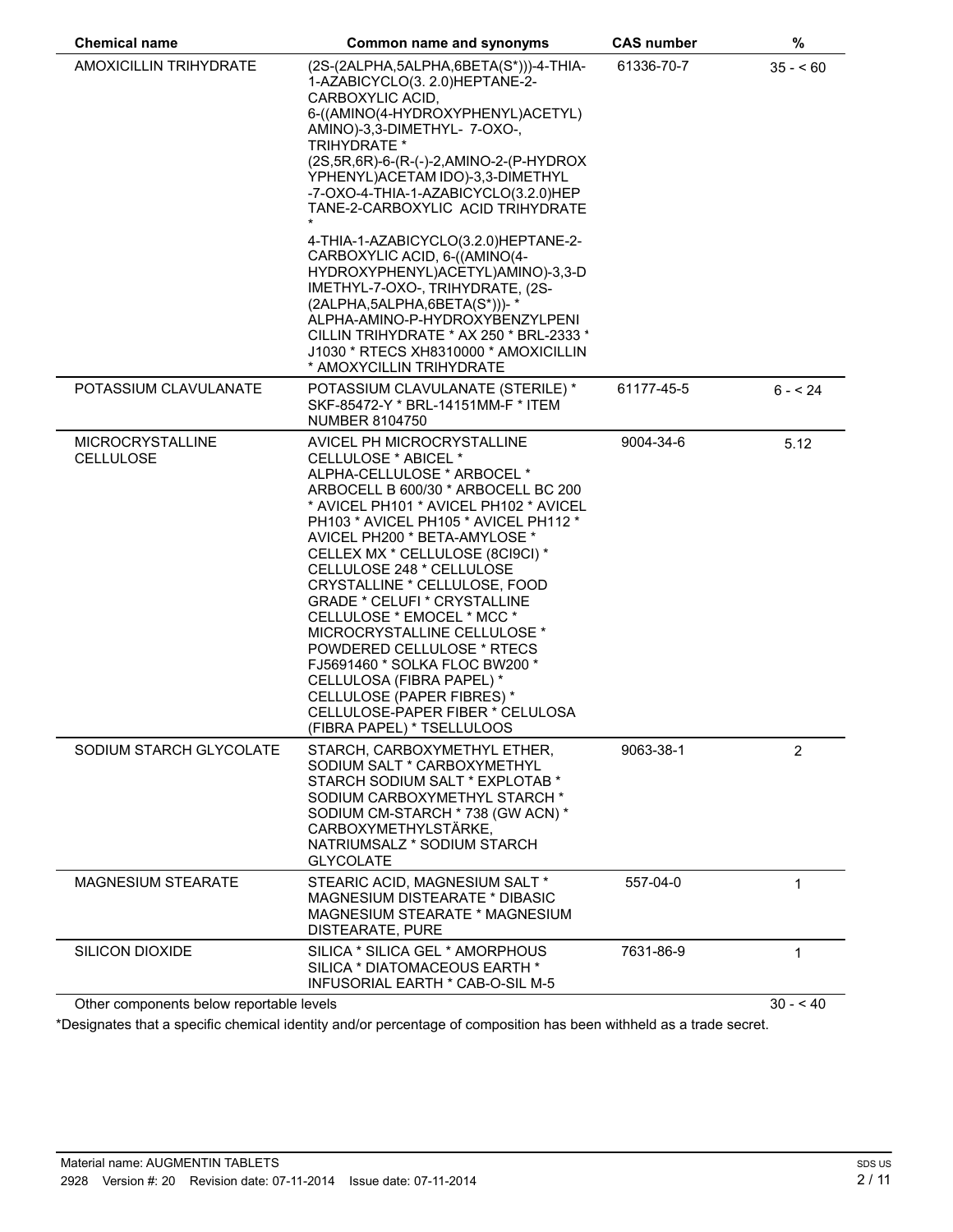#### **4. First-aid measures Inhalation** If dust from the material is inhaled, remove the affected person immediately to fresh air. Oxygen or artificial respiration if needed. Do not use mouth-to-mouth method if victim inhaled the substance. Induce artificial respiration with the aid of a pocket mask equipped with a one-way valve or other proper respiratory medical device. If experiencing respiratory symptoms: Call a POISON CENTER or doctor/physician. **Skin contact** Remove contaminated clothing immediately and wash skin with soap and water. In case of eczema or other skin disorders: Seek medical attention and take along these instructions. For minor skin contact, avoid spreading material on unaffected skin. **Eye contact** Do not rub eyes. Rinse with water. Get medical attention if irritation develops and persists. **Ingestion** Rinse mouth. Call a POISON CENTER or doctor/physician if you feel unwell. **Most important symptoms/effects, acute and delayed** Possible effects of overexposure in the workplace include: symptoms of hypersensitivity (such as skin rash, hives, itching, and difficulty breathing), nausea, vomiting, diarrhoea. **Indication of immediate medical attention and special treatment needed** Provide general supportive measures and treat symptomatically. Symptoms may be delayed. Medical treatment in cases of overexposure should be treated as an overdose of penicillin antibiotic. In allergic individuals, exposure to this material may require treatment for initial or delayed allergic symptoms and signs. This may include immediate and/or delayed treatment of anaphylactic reactions. Treat according to locally accepted protocols. For additional guidance, refer to the local poison control information centre. This material may cause or aggravate allergy to penicillin antibiotics. The need for pre-placement and periodic health surveillance must be determined by risk assessment. Following assessment, if the risk of exposure is considered significant then exposed individuals should receive health surveillance focused on detecting respiratory symptoms and including respiratory function testing. In the event of overexposure, individuals should receive post exposure health surveillance focused on detecting respiratory conditions and other allergy symptoms. Ocular symptoms may be indicative of allergic reaction. Pulmonary symptoms may indicate allergic reaction or asthma. General information **In the case of accident or if you feel unwell, seek medical advice immediately (show the label** where possible). Wash contaminated clothing before reuse. **5. Fire-fighting measures Suitable extinguishing media** Foam. Dry chemical powder. Carbon dioxide (CO2). Water. **Unsuitable extinguishing media** None known. **Specific hazards arising from the chemical** During fire, gases hazardous to health may be formed. **Special protective equipment and precautions for firefighters** Self-contained breathing apparatus and full protective clothing must be worn in case of fire. **Fire-fighting equipment/instructions** Move containers from fire area if you can do so without risk. **Specific methods** Use standard firefighting procedures and consider the hazards of other involved materials. **General fire hazards** Assume that this product is capable of sustaining combustion.

#### **6. Accidental release measures**

| <b>Personal precautions,</b><br>protective equipment and<br>emergency procedures | Keep unnecessary personnel away. Keep people away from and upwind of spill/leak. Keep out of<br>low areas. Wear appropriate protective equipment and clothing during clean-up. Do not touch<br>damaged containers or spilled material unless wearing appropriate protective clothing. Ensure<br>adequate ventilation. Local authorities should be advised if significant spillages cannot be<br>contained. For personal protection, see section 8 of the SDS. |
|----------------------------------------------------------------------------------|---------------------------------------------------------------------------------------------------------------------------------------------------------------------------------------------------------------------------------------------------------------------------------------------------------------------------------------------------------------------------------------------------------------------------------------------------------------|
| <b>Methods and materials for</b><br>containment and cleaning up                  | Stop the flow of material, if this is without risk. Prevent entry into waterways, sewer, basements or<br>confined areas. Following product recovery, flush area with water. For waste disposal, see section<br>13 of the SDS.                                                                                                                                                                                                                                 |
| <b>Environmental precautions</b>                                                 | Avoid discharge into drains, water courses or onto the ground.                                                                                                                                                                                                                                                                                                                                                                                                |
| 7. Handling and storage                                                          |                                                                                                                                                                                                                                                                                                                                                                                                                                                               |
| <b>Precautions for safe handling</b>                                             | Avoid contact with eyes, skin, and clothing. Avoid prolonged exposure. Provide adequate<br>ventilation. Wear appropriate personal protective equipment. Observe good industrial hygiene<br>practices.                                                                                                                                                                                                                                                         |
| Conditions for safe storage,<br>including any incompatibilities                  | Store in original tightly closed container. Store in a well-ventilated place. Store away from<br>incompatible materials (see Section 10 of the SDS).                                                                                                                                                                                                                                                                                                          |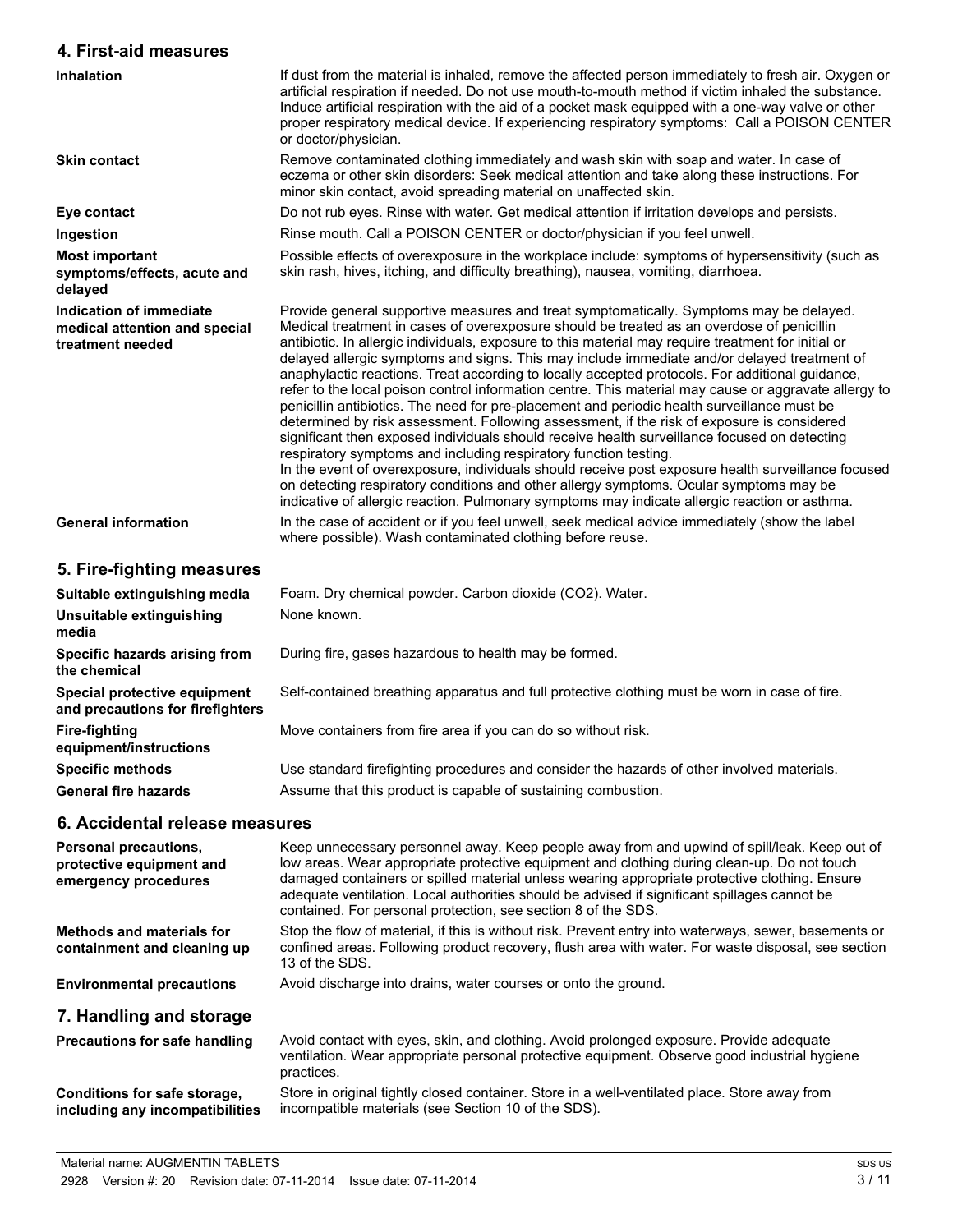## **8. Exposure controls/personal protection**

#### **Occupational exposure limits**

| <b>GSK</b><br><b>Components</b>                                  | <b>Type</b>                                                                                                                                                           | <b>Value</b>               | <b>Note</b>                                                       |
|------------------------------------------------------------------|-----------------------------------------------------------------------------------------------------------------------------------------------------------------------|----------------------------|-------------------------------------------------------------------|
| <b>AMOXICILLIN</b><br>TRIHYDRATE (CAS<br>61336-70-7)             | 15 MIN STEL                                                                                                                                                           | 100 mcg/m3                 |                                                                   |
|                                                                  | <b>OHC</b>                                                                                                                                                            | 3<br>3                     | <b>SKIN SENSITISER</b><br><b>RESPIRATORY</b><br><b>SENSITISER</b> |
| <b>MAGNESIUM STEARATE</b><br>$(CAS 557-04-0)$                    | OHC                                                                                                                                                                   | 1                          |                                                                   |
| <b>MICROCRYSTALLINE</b><br>CELLULOSE (CAS<br>$9004 - 34 - 6$     | <b>OHC</b>                                                                                                                                                            | 1                          |                                                                   |
| <b>POTASSIUM</b><br><b>CLAVULANATE (CAS</b><br>61177-45-5)       | 8 HR TWA                                                                                                                                                              | 5000 mcg/m3                |                                                                   |
|                                                                  | <b>OHC</b>                                                                                                                                                            | 1                          |                                                                   |
| SILICON DIOXIDE (CAS<br>7631-86-9)                               | OHC                                                                                                                                                                   | 1                          |                                                                   |
| <b>SODIUM STARCH</b><br><b>GLYCOLATE (CAS</b><br>$9063 - 38 - 1$ | <b>OHC</b>                                                                                                                                                            | 1                          |                                                                   |
|                                                                  | US. OSHA Table Z-1 Limits for Air Contaminants (29 CFR 1910.1000)                                                                                                     |                            |                                                                   |
| <b>Components</b>                                                | <b>Type</b>                                                                                                                                                           | Value                      | <b>Form</b>                                                       |
| <b>MICROCRYSTALLINE</b><br>CELLULOSE (CAS<br>$9004 - 34 - 6$     | PEL                                                                                                                                                                   | $5$ mg/m $3$               | Respirable fraction.                                              |
| US. OSHA Table Z-3 (29 CFR 1910.1000)                            |                                                                                                                                                                       | $15 \text{ mg/m}$          | Total dust.                                                       |
| <b>Components</b>                                                | <b>Type</b>                                                                                                                                                           | <b>Value</b>               |                                                                   |
| SILICON DIOXIDE (CAS<br>7631-86-9)                               | <b>TWA</b>                                                                                                                                                            | $0.8$ mg/m $3$             |                                                                   |
|                                                                  |                                                                                                                                                                       | 20 millions of<br>particle |                                                                   |
| <b>US. ACGIH Threshold Limit Values</b><br><b>Components</b>     | <b>Type</b>                                                                                                                                                           | Value                      |                                                                   |
| MAGNESIUM STEARATE<br>(CAS 557-04-0)                             | <b>TWA</b>                                                                                                                                                            | 10 mg/m3                   |                                                                   |
| MICROCRYSTALLINE<br>CELLULOSE (CAS<br>$9004 - 34 - 6$            | <b>TWA</b>                                                                                                                                                            | 10 mg/m $3$                |                                                                   |
| US. NIOSH: Pocket Guide to Chemical Hazards<br><b>Components</b> | <b>Type</b>                                                                                                                                                           | Value                      | Form                                                              |
| <b>MICROCRYSTALLINE</b><br>CELLULOSE (CAS<br>$9004 - 34 - 6$     | <b>TWA</b>                                                                                                                                                            | $5$ mg/m $3$               | Respirable.                                                       |
| SILICON DIOXIDE (CAS<br>7631-86-9)                               | <b>TWA</b>                                                                                                                                                            | 10 mg/m3<br>$6$ mg/m $3$   | Total                                                             |
| <b>Biological limit values</b>                                   | No biological exposure limits noted for the ingredient(s).                                                                                                            |                            |                                                                   |
| Appropriate engineering<br>controls                              | Not available.                                                                                                                                                        |                            |                                                                   |
| <b>Eye/face protection</b>                                       | Individual protection measures, such as personal protective equipment<br>Not normally needed. If contact is likely, safety glasses with side shields are recommended. |                            |                                                                   |
|                                                                  |                                                                                                                                                                       |                            |                                                                   |
| <b>Hand protection</b><br><b>Skin protection</b>                 | Not normally needed. For prolonged or repeated skin contact use suitable protective gloves.                                                                           |                            |                                                                   |
|                                                                  |                                                                                                                                                                       |                            |                                                                   |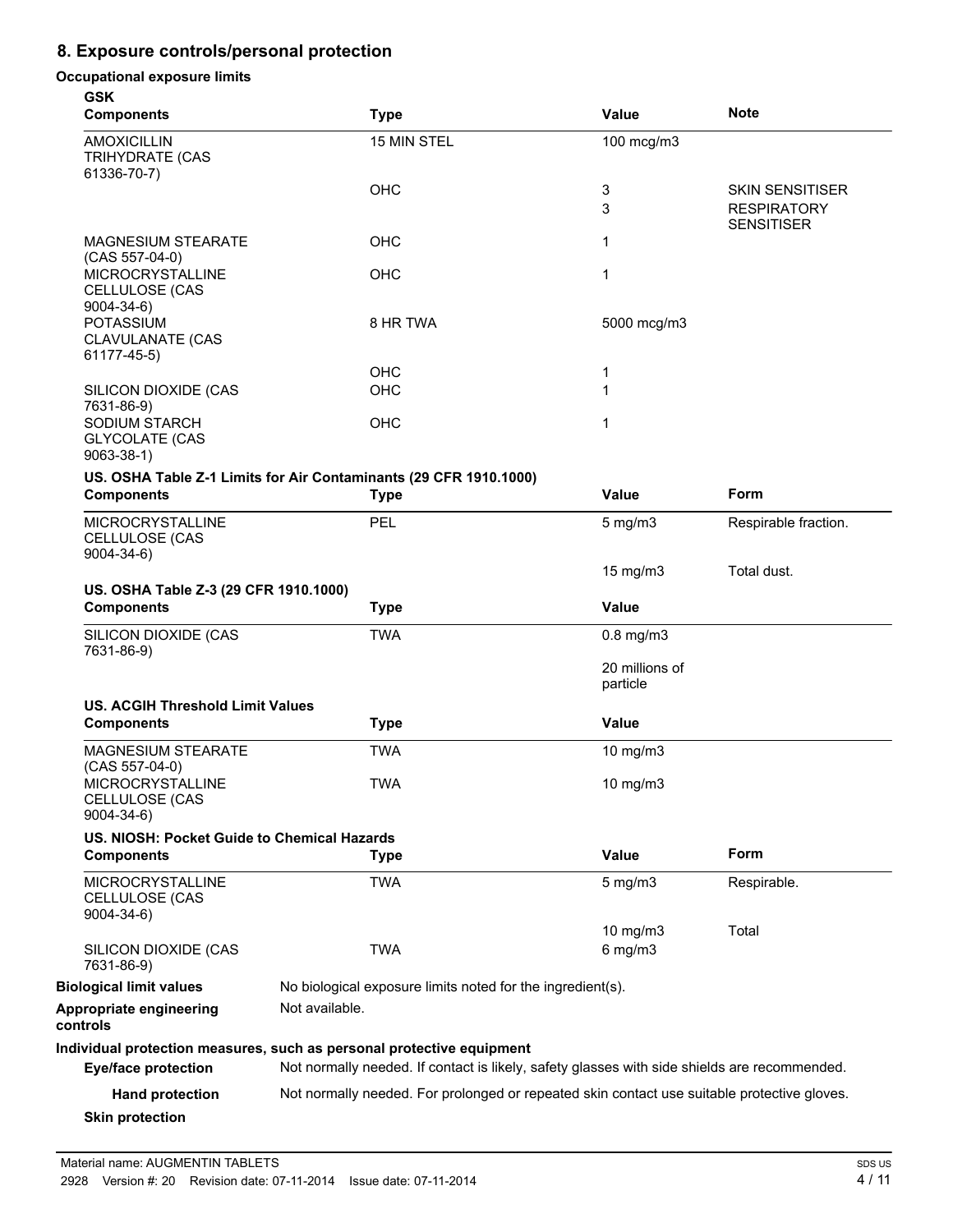| Other                                    | Not normally needed. Wear suitable protective clothing as protection against splashing or<br>contamination.                                                                                                                                                                                                         |
|------------------------------------------|---------------------------------------------------------------------------------------------------------------------------------------------------------------------------------------------------------------------------------------------------------------------------------------------------------------------|
| <b>Respiratory protection</b>            | No personal respiratory protective equipment normally required. When workers are facing<br>concentrations above the exposure limit they must use appropriate certified respirators. Use a<br>NIOSH/MSHA approved respirator if there is a risk of exposure to dust/fume at levels exceeding<br>the exposure limits. |
| <b>Thermal hazards</b>                   | Wear appropriate thermal protective clothing, when necessary.                                                                                                                                                                                                                                                       |
| <b>General hygiene</b><br>considerations | An occupational/industrial hygiene monitoring method has been developed for this material. For<br>advice on suitable monitoring methods, seek guidance from a qualified environment, health and<br>safety professional.                                                                                             |

## **9. Physical and chemical properties**

| <b>Appearance</b>                                 |                |
|---------------------------------------------------|----------------|
| <b>Physical state</b>                             | Solid.         |
| Form                                              | Tablet.        |
| Color                                             | Not available. |
| Odor                                              | Not available. |
| Odor threshold                                    | Not available. |
| рH                                                | Not available. |
| Melting point/freezing point                      | Not available. |
| Initial boiling point and boiling<br>range        | Not available. |
| <b>Flash point</b>                                | Not available. |
| <b>Evaporation rate</b>                           | Not available. |
| <b>Flammability (solid, gas)</b>                  | Not available. |
| Upper/lower flammability or explosive limits      |                |
| <b>Flammability limit - lower</b><br>(%)          | Not available. |
| <b>Flammability limit - upper</b><br>(%)          | Not available. |
| Explosive limit - lower (%)                       | Not available. |
| Explosive limit - upper (%)                       | Not available. |
| Vapor pressure                                    | Not available. |
| <b>Vapor density</b>                              | Not available. |
| <b>Relative density</b>                           | Not available. |
| Solubility(ies)                                   |                |
| <b>Solubility (water)</b>                         | Not available. |
| <b>Partition coefficient</b><br>(n-octanol/water) | Not available. |
| <b>Auto-ignition temperature</b>                  | Not available. |
| <b>Decomposition temperature</b>                  | Not available. |
| <b>Viscosity</b>                                  | Not available. |
|                                                   |                |

# **10. Stability and reactivity**

| <b>Reactivity</b>                            | The product is stable and non-reactive under normal conditions of use, storage and transport. |
|----------------------------------------------|-----------------------------------------------------------------------------------------------|
| <b>Chemical stability</b>                    | Material is stable under normal conditions.                                                   |
| <b>Possibility of hazardous</b><br>reactions | No dangerous reaction known under conditions of normal use.                                   |
| <b>Conditions to avoid</b>                   | Contact with incompatible materials.                                                          |
| Incompatible materials                       | Strong oxidizing agents. Fluorine.                                                            |
| <b>Hazardous decomposition</b><br>products   | Irritating and/or toxic fumes and gases may be emitted upon the products decomposition.       |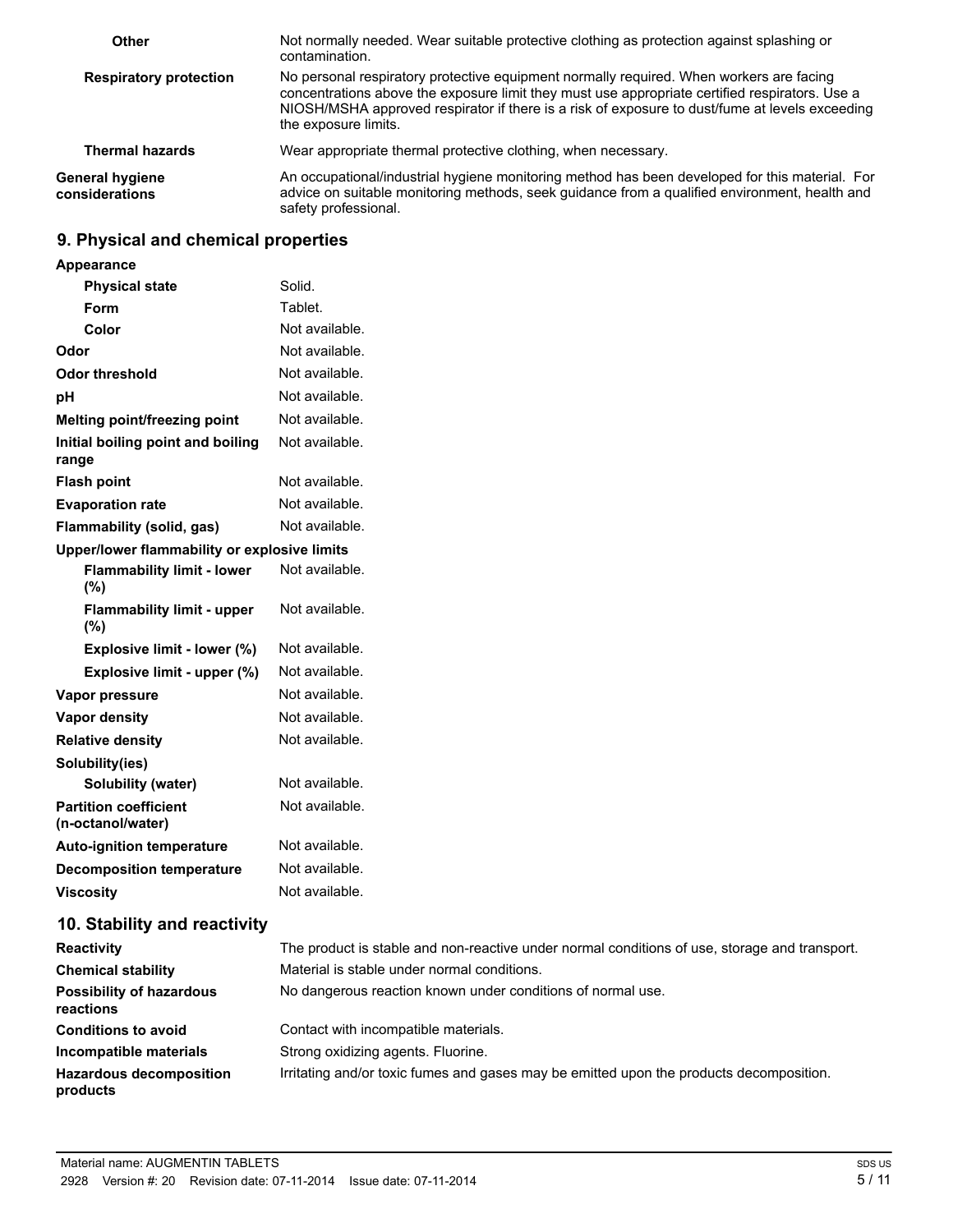## **11. Toxicological information**

#### **Information on likely routes of exposure**

| Ingestion                                                                          | use.                                                                               |                                                                                                   | Expected to be a low ingestion hazard. Health injuries are not known or expected under normal      |
|------------------------------------------------------------------------------------|------------------------------------------------------------------------------------|---------------------------------------------------------------------------------------------------|----------------------------------------------------------------------------------------------------|
| <b>Inhalation</b>                                                                  | Health injuries are not known or expected under normal use.                        |                                                                                                   |                                                                                                    |
| <b>Skin contact</b>                                                                |                                                                                    |                                                                                                   | May cause an allergic skin reaction. Health injuries are not known or expected under normal use.   |
| Eye contact                                                                        | Direct contact with eyes may cause temporary irritation.                           |                                                                                                   |                                                                                                    |
| Symptoms related to the<br>physical, chemical and<br>toxicological characteristics | skin rash, hives, itching, and difficulty breathing), nausea, vomiting, diarrhoea. |                                                                                                   | Possible effects of overexposure in the workplace include: symptoms of hypersensitivity (such as   |
| Information on toxicological effects                                               |                                                                                    |                                                                                                   |                                                                                                    |
| <b>Acute toxicity</b>                                                              | Health injuries are not known or expected under normal use.                        |                                                                                                   |                                                                                                    |
| <b>Components</b>                                                                  | <b>Species</b>                                                                     |                                                                                                   | <b>Test Results</b>                                                                                |
| AMOXICILLIN TRIHYDRATE (CAS 61336-70-7)                                            |                                                                                    |                                                                                                   |                                                                                                    |
| <b>Acute</b>                                                                       |                                                                                    |                                                                                                   |                                                                                                    |
| Oral                                                                               |                                                                                    |                                                                                                   |                                                                                                    |
| LD50                                                                               | Rat                                                                                |                                                                                                   | > 2000 mg/kg                                                                                       |
| MAGNESIUM STEARATE (CAS 557-04-0)                                                  |                                                                                    |                                                                                                   |                                                                                                    |
| Acute                                                                              |                                                                                    |                                                                                                   |                                                                                                    |
| Oral<br>LD50                                                                       | Rat                                                                                |                                                                                                   | > 2000 mg/kg                                                                                       |
|                                                                                    |                                                                                    |                                                                                                   |                                                                                                    |
| MICROCRYSTALLINE CELLULOSE (CAS 9004-34-6)<br>Acute                                |                                                                                    |                                                                                                   |                                                                                                    |
| Dermal                                                                             |                                                                                    |                                                                                                   |                                                                                                    |
| LD50                                                                               | Rabbit                                                                             |                                                                                                   | > 2000 mg/kg                                                                                       |
| Oral                                                                               |                                                                                    |                                                                                                   |                                                                                                    |
| LD50                                                                               | Rat                                                                                |                                                                                                   | > 2000 mg/kg                                                                                       |
| POTASSIUM CLAVULANATE (CAS 61177-45-5)                                             |                                                                                    |                                                                                                   |                                                                                                    |
| Acute                                                                              |                                                                                    |                                                                                                   |                                                                                                    |
| Oral                                                                               |                                                                                    |                                                                                                   |                                                                                                    |
| LD                                                                                 | Rat                                                                                |                                                                                                   | > 5000 mg/kg                                                                                       |
|                                                                                    | * Estimates for product may be based on additional component data not shown.       |                                                                                                   |                                                                                                    |
| <b>Skin corrosion/irritation</b>                                                   | Health injuries are not known or expected under normal use.                        |                                                                                                   |                                                                                                    |
| <b>Corrosivity</b>                                                                 |                                                                                    |                                                                                                   |                                                                                                    |
| <b>AMOXICILLIN TRIHYDRATE</b>                                                      |                                                                                    | Acute dermal irritation<br>Result: Negative<br>Species: Rabbit                                    |                                                                                                    |
| POTASSIUM CLAVULANATE                                                              |                                                                                    | OECD 404<br><b>Result: Non-irritant</b>                                                           |                                                                                                    |
| <b>Irritation Corrosion - Skin: P.I.I. value</b><br><b>MAGNESIUM STEARATE</b>      |                                                                                    | 0                                                                                                 |                                                                                                    |
| Serious eye damage/eye<br>irritation                                               | under normal use.                                                                  |                                                                                                   | Direct contact with eyes may cause temporary irritation. Health injuries are not known or expected |
| Eye                                                                                |                                                                                    |                                                                                                   |                                                                                                    |
| POTASSIUM CLAVULANATE                                                              |                                                                                    | OECD 405<br>Result: Non-Irritating                                                                |                                                                                                    |
| Eye / Kay and Calandra class - Intact                                              |                                                                                    |                                                                                                   |                                                                                                    |
| <b>MAGNESIUM STEARATE</b>                                                          |                                                                                    | 4                                                                                                 |                                                                                                    |
| <b>AMOXICILLIN TRIHYDRATE</b>                                                      |                                                                                    | Recovery Period: 2 days<br>Result: Minimal irritant<br>Species: Rabbit<br>Recovery Period: 2 days |                                                                                                    |
| <b>Respiratory or skin sensitization</b>                                           |                                                                                    |                                                                                                   |                                                                                                    |

#### **Respiratory or skin sensitization**

**Respiratory sensitization** May cause allergy or asthma symptoms or breathing difficulties if inhaled. Health injuries are not known or expected under normal use.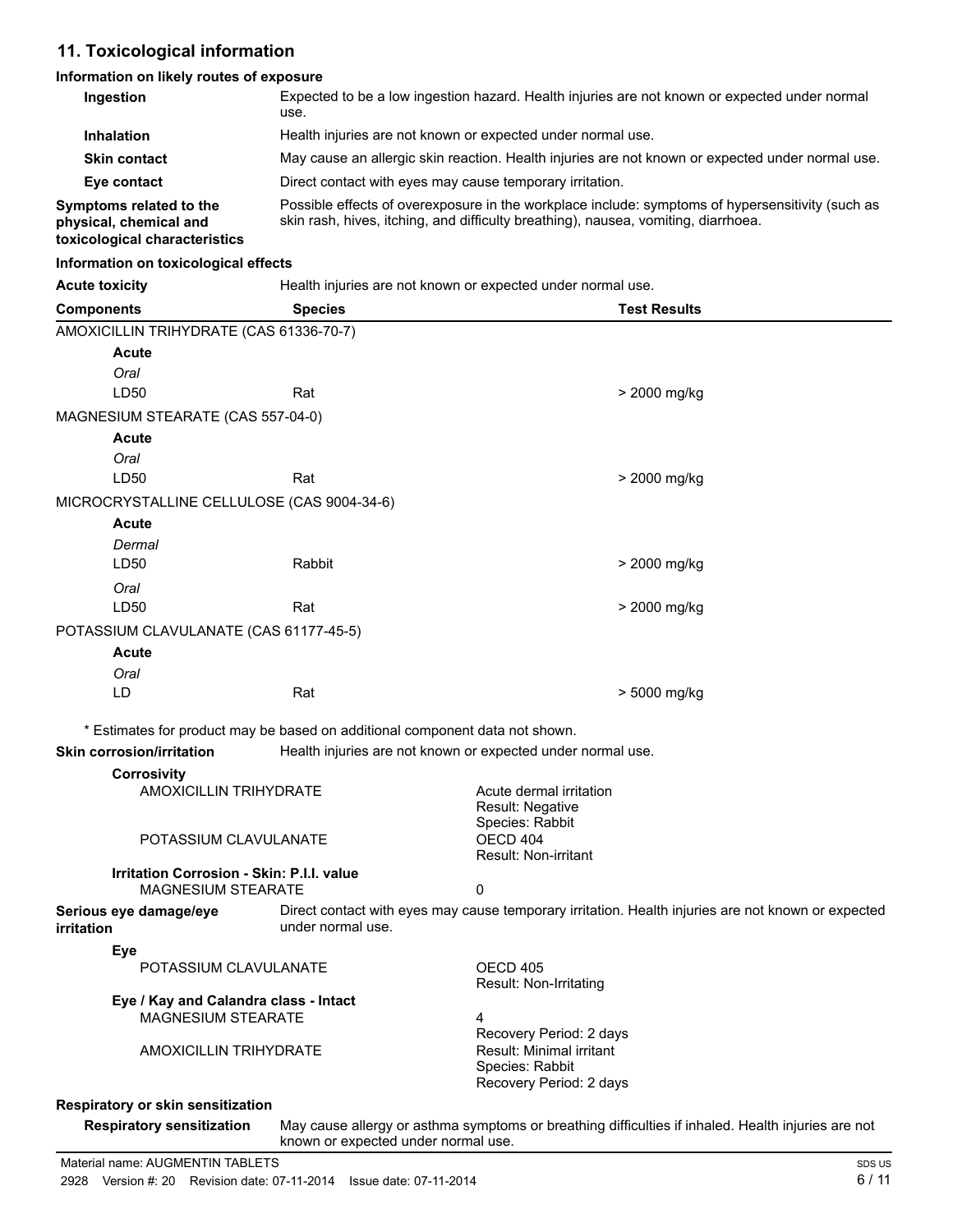| <b>Skin sensitization</b>                                                                                                                                                  |                                 | May cause an allergic skin reaction. Health injuries are not known or expected under normal use.                                                                                                                             |  |
|----------------------------------------------------------------------------------------------------------------------------------------------------------------------------|---------------------------------|------------------------------------------------------------------------------------------------------------------------------------------------------------------------------------------------------------------------------|--|
| <b>Sensitization</b>                                                                                                                                                       |                                 |                                                                                                                                                                                                                              |  |
| <b>AMOXICILLIN TRIHYDRATE</b>                                                                                                                                              |                                 | Epidemiology<br><b>Result: Positive</b><br>Species: Human                                                                                                                                                                    |  |
| POTASSIUM CLAVULANATE                                                                                                                                                      |                                 | Maximisation assay (Magnusson and Kligman)<br>Result: Negative<br>Species: Guinea pig<br><b>SAR</b><br>Result: No structural alerts identified.                                                                              |  |
| Germ cell mutagenicity                                                                                                                                                     | mutagenic or genotoxic.         | No data available to indicate product or any components present at greater than 0.1% are                                                                                                                                     |  |
| <b>Mutagenicity</b>                                                                                                                                                        |                                 |                                                                                                                                                                                                                              |  |
| POTASSIUM CLAVULANATE                                                                                                                                                      |                                 | Ames                                                                                                                                                                                                                         |  |
| <b>AMOXICILLIN TRIHYDRATE</b>                                                                                                                                              |                                 | Result: Negative<br>GreenScreen<br>Result: Negative                                                                                                                                                                          |  |
| POTASSIUM CLAVULANATE                                                                                                                                                      |                                 | Mouse Lymphoma Cell Assay<br>Result: Negative<br>Mouse Lymphoma Cell Assay<br>Result: Negative<br><b>SAR</b><br>Result: No structural alerts identified.                                                                     |  |
| Carcinogenicity                                                                                                                                                            |                                 | Health injuries are not known or expected under normal use.                                                                                                                                                                  |  |
| POTASSIUM CLAVULANATE                                                                                                                                                      |                                 | <b>SAR</b>                                                                                                                                                                                                                   |  |
|                                                                                                                                                                            |                                 | Result: No structual alerts identified.                                                                                                                                                                                      |  |
| IARC Monographs. Overall Evaluation of Carcinogenicity<br>SILICON DIOXIDE (CAS 7631-86-9)<br>OSHA Specifically Regulated Substances (29 CFR 1910.1001-1050)<br>Not listed. |                                 | 3 Not classifiable as to carcinogenicity to humans.                                                                                                                                                                          |  |
| <b>Reproductive toxicity</b>                                                                                                                                               |                                 | Health injuries are not known or expected under normal use.                                                                                                                                                                  |  |
| <b>Reproductivity</b><br>POTASSIUM CLAVULANATE                                                                                                                             |                                 | Fertility (IV)<br>Result: Reproductive and developmental NOAEL 75                                                                                                                                                            |  |
| <b>AMOXICILLIN TRIHYDRATE</b>                                                                                                                                              |                                 | mg/kg/day<br>Species: Rat<br>Fertility/foetal development, Rat and Mouse                                                                                                                                                     |  |
|                                                                                                                                                                            |                                 | Result: No effect                                                                                                                                                                                                            |  |
| POTASSIUM CLAVULANATE                                                                                                                                                      |                                 | Reproduction/Fertility Study (IV)<br>Result: Reproductive performance NOAEL 150 mg/kg/day<br>Species: Rabbit<br>Reproduction/Fertility Study (IV)<br>Result: Teratogenic and embryotoxic NOAEL 150 mg/kg/day<br>Species: Rat |  |
| Specific target organ toxicity -<br>single exposure                                                                                                                        | None known.                     |                                                                                                                                                                                                                              |  |
| Specific target organ toxicity -<br>repeated exposure                                                                                                                      | None known.                     |                                                                                                                                                                                                                              |  |
| <b>Aspiration hazard</b>                                                                                                                                                   |                                 | Not likely, due to the form of the product.                                                                                                                                                                                  |  |
| <b>Chronic effects</b>                                                                                                                                                     |                                 | Prolonged inhalation may be harmful.                                                                                                                                                                                         |  |
| <b>Further information</b>                                                                                                                                                 | Caution - Pharmaceutical agent. |                                                                                                                                                                                                                              |  |
| 12. Ecological information                                                                                                                                                 |                                 |                                                                                                                                                                                                                              |  |
| <b>Ecotoxicity</b>                                                                                                                                                         |                                 | Not expected to be harmful to aquatic organisms.                                                                                                                                                                             |  |
| <b>Components</b>                                                                                                                                                          |                                 | <b>Test Results</b><br><b>Species</b>                                                                                                                                                                                        |  |
| AMOXICILLIN TRIHYDRATE (CAS 61336-70-7)                                                                                                                                    |                                 |                                                                                                                                                                                                                              |  |
| <b>Aquatic</b>                                                                                                                                                             |                                 |                                                                                                                                                                                                                              |  |
| Acute<br>Algae                                                                                                                                                             | EC50                            | Green algae (Selenastrum<br>630 mg/l, 72 hours<br>capricornutum)                                                                                                                                                             |  |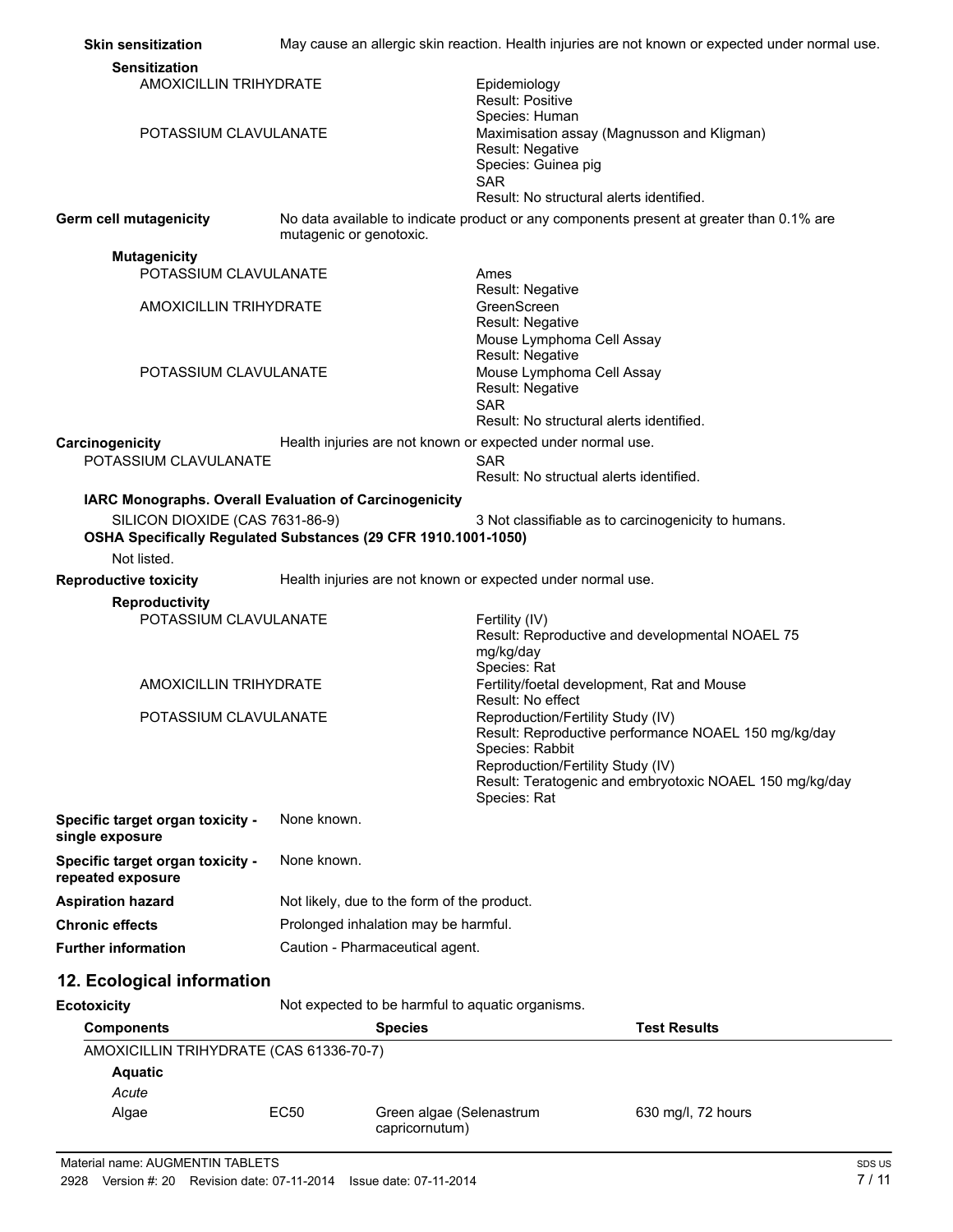| <b>Components</b>               |                                        | <b>Species</b>                                                | <b>Test Results</b>                |
|---------------------------------|----------------------------------------|---------------------------------------------------------------|------------------------------------|
|                                 | <b>NOEC</b>                            | Green algae (Selenastrum<br>capricornutum)                    | 530 mg/l, 72 hours                 |
| Crustacea                       | <b>EC50</b>                            | Water flea (Daphnia magna)                                    | > 2300 mg/l, 48 hours Static test  |
|                                 | <b>NOEC</b>                            | Water flea (Daphnia magna)                                    | 2300 mg/l, 48 hours Static test    |
| Fish                            | <b>EC50</b>                            | Bluegill sunfish (Adult Lepomis<br>macrochirus)               | > 930 mg/l, 96 hours Static test   |
|                                 |                                        | Rainbow trout (Adult Oncorhyncus<br>mykiss)                   | > 1000 mg/l, 96 hours Static test  |
|                                 | <b>NOEC</b>                            | Bluegill sunfish (Adult Lepomis<br>macrochirus)               | 930 mg/l, 96 hours Static test     |
|                                 |                                        | Rainbow trout (Adult Oncorhyncus<br>mykiss)                   | 1000 mg/l, 96 hours Static test    |
|                                 | MAGNESIUM STEARATE (CAS 557-04-0)      |                                                               |                                    |
| <b>Aquatic</b>                  |                                        |                                                               |                                    |
| Acute<br>Fish                   | <b>EC50</b>                            | Orange-red killfish (Adult Oryzias<br>latipes)                | 130 mg/l, 96 hours                 |
| Microtox                        | <b>EC50</b>                            | Microtox                                                      | 12.5 mg/l, 15 minutes              |
|                                 | POTASSIUM CLAVULANATE (CAS 61177-45-5) |                                                               |                                    |
| <b>Aquatic</b>                  |                                        |                                                               |                                    |
| Acute                           |                                        |                                                               |                                    |
| Algae                           | <b>EC50</b>                            | Green algae (Selenastrum<br>capricornutum)                    | 56 mg/L, 72 hours                  |
|                                 | <b>NOEC</b>                            | Green algae (Selenastrum<br>capricornutum)                    | 9.4 mg/L, 72 hours                 |
| Crustacea                       | <b>EC50</b>                            | Water flea (Daphnia magna)                                    | 1610 mg/L, 48 hours Static test    |
|                                 | <b>NOEC</b>                            | Water flea (Daphnia magna)                                    | 530 mg/L, 48 hours Static test     |
| Fish                            | <b>EC50</b>                            | Bluegill sunfish (Adult Lepomis<br>macrochirus)               | > 790 mg/L, 96 hours Static test   |
|                                 |                                        | Rainbow trout (Adult Oncorhyncus<br>mykiss)                   | > 960 mg/L, 96 hours Static test   |
|                                 | <b>NOEC</b>                            | Bluegill sunfish (Adult Lepomis<br>macrochirus)               | 790 mg/L, 96 hours Static test     |
|                                 |                                        | Rainbow trout (Adult Oncorhyncus<br>mykiss)                   | 960 mg/L, 96 hours Static test     |
| SILICON DIOXIDE (CAS 7631-86-9) |                                        |                                                               |                                    |
| <b>Aquatic</b>                  |                                        |                                                               |                                    |
| Acute<br>Algae                  | <b>EC50</b>                            | Green algae (Selenastrum                                      | 440 mg/l, 72 hours                 |
|                                 |                                        | capricornutum)                                                |                                    |
|                                 | <b>NOEC</b>                            | Green algae (Selenastrum<br>capricornutum)                    | 60 mg/l, 72 hours                  |
| Crustacea                       | EC50                                   | Water flea (Daphnia magna)                                    | > 10000 mg/l, 24 hours Static test |
| Fish                            | <b>EC50</b>                            | Common carp (Juvenile Cyprinus carpio) > 10000 mg/l, 72 hours |                                    |
|                                 |                                        | Zebra fish (Adult Brachydanio rerio)                          | 5000 mg/l, 96 hours Static test    |
| Microtox                        | EC50                                   | Microtox                                                      | 8700 mg/l, 15 minutes              |

\* Estimates for product may be based on additional component data not shown.

#### **Persistence and degradability**

#### **Photolysis Half-life (Photolysis-atmospheric)** MAGNESIUM STEARATE 17 Hours Estimated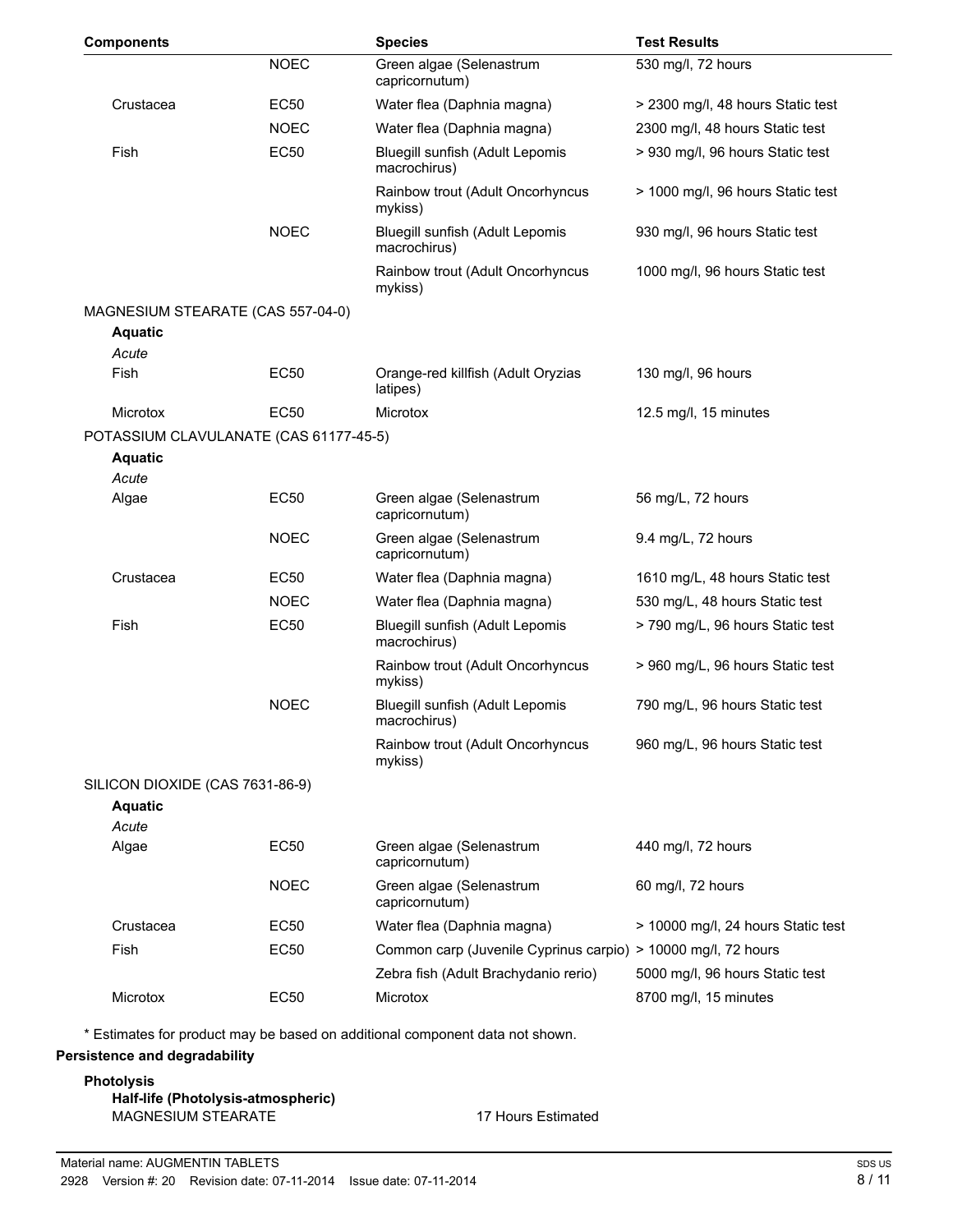| <b>Photolysis</b>                                                              |                                              |
|--------------------------------------------------------------------------------|----------------------------------------------|
| UV/visible spectrum wavelength                                                 |                                              |
| <b>MAGNESIUM STEARATE</b>                                                      | 210 nm                                       |
| <b>Hydrolysis</b>                                                              |                                              |
| Half-life (Hydrolysis-acidic)                                                  |                                              |
| POTASSIUM CLAVULANATE                                                          | 11.9 Hours Measured                          |
| Half-life (Hydrolysis-basic)                                                   |                                              |
| POTASSIUM CLAVULANATE                                                          | 9.92 Hours Measured                          |
| Half-life (Hydrolysis-neutral)                                                 |                                              |
| AMOXICILLIN TRIHYDRATE                                                         | 50 - 113 Days Measured                       |
| POTASSIUM CLAVULANATE                                                          | 28.3 Hours Measured                          |
| <b>Biodegradability</b>                                                        |                                              |
| Percent degradation (Aerobic biodegradation-inherent)                          |                                              |
| <b>AMOXICILLIN TRIHYDRATE</b>                                                  | 88 %, 28 days Zahn-Wellens, Activated sludge |
| <b>MAGNESIUM STEARATE</b>                                                      | 77 %, 28 days BOD                            |
| POTASSIUM CLAVULANATE                                                          | 90 %, 28 days Zahn-Wellens, Activated sludge |
| Percent degradation (Aerobic biodegradation-soil)<br><b>MAGNESIUM STEARATE</b> | 50 %, 13 days                                |
|                                                                                |                                              |
| <b>Bioaccumulative potential</b>                                               |                                              |
| Partition coefficient n-octanol / water (log Kow)                              |                                              |
| <b>AMOXICILLIN TRIHYDRATE</b>                                                  | $-1.56$                                      |
| POTASSIUM CLAVULANATE                                                          | -5.8 (Estimated).                            |
| <b>Bioconcentration factor (BCF)</b><br><b>MAGNESIUM STEARATE</b>              | > 9999 Estimated                             |
|                                                                                |                                              |
| <b>Mobility in soil</b>                                                        |                                              |
| <b>Adsorption</b>                                                              |                                              |
| Sludge/biomass distribution coefficient - log Kd                               |                                              |
| <b>AMOXICILLIN TRIHYDRATE</b>                                                  | -0.17 Estimated                              |
| Soil/sediment sorption - log Koc                                               |                                              |
| <b>MAGNESIUM STEARATE</b>                                                      | 5.86 Estimated                               |
| <b>Mobility in general</b>                                                     |                                              |
| <b>Volatility</b>                                                              |                                              |
| Henry's law                                                                    |                                              |
| <b>AMOXICILLIN TRIHYDRATE</b>                                                  | 0 atm m <sup>^3</sup> /mol Calculated        |
| Other adverse effects<br>Not available.                                        |                                              |
| 13. Disposal considerations                                                    |                                              |

| <b>Disposal instructions</b>             | Collect and reclaim or dispose in sealed containers at licensed waste disposal site. Dispose in<br>accordance with all applicable regulations.                                                                         |
|------------------------------------------|------------------------------------------------------------------------------------------------------------------------------------------------------------------------------------------------------------------------|
| Local disposal regulations               | Dispose in accordance with all applicable regulations.                                                                                                                                                                 |
| Hazardous waste code                     | The waste code should be assigned in discussion between the user, the producer and the waste<br>disposal company.                                                                                                      |
| Waste from residues / unused<br>products | Dispose of in accordance with local regulations. Empty containers or liners may retain some<br>product residues. This material and its container must be disposed of in a safe manner (see:<br>Disposal instructions). |
| Contaminated packaging                   | Empty containers should be taken to an approved waste handling site for recycling or disposal.<br>Since emptied containers may retain product residue, follow label warnings even after container is<br>emptied.       |

## **14. Transport information**

### **DOT**

Not regulated as a dangerous good.

# **IATA**

Not regulated as dangerous goods.

### **IMDG**

Not regulated as dangerous goods.

MARPOL Annex II applies to liquids used in a ship's operation that pose a threat to the marine environment. These materials may not be transported in bulk. **Transport in bulk according to Annex II of MARPOL 73/78 and the IBC Code**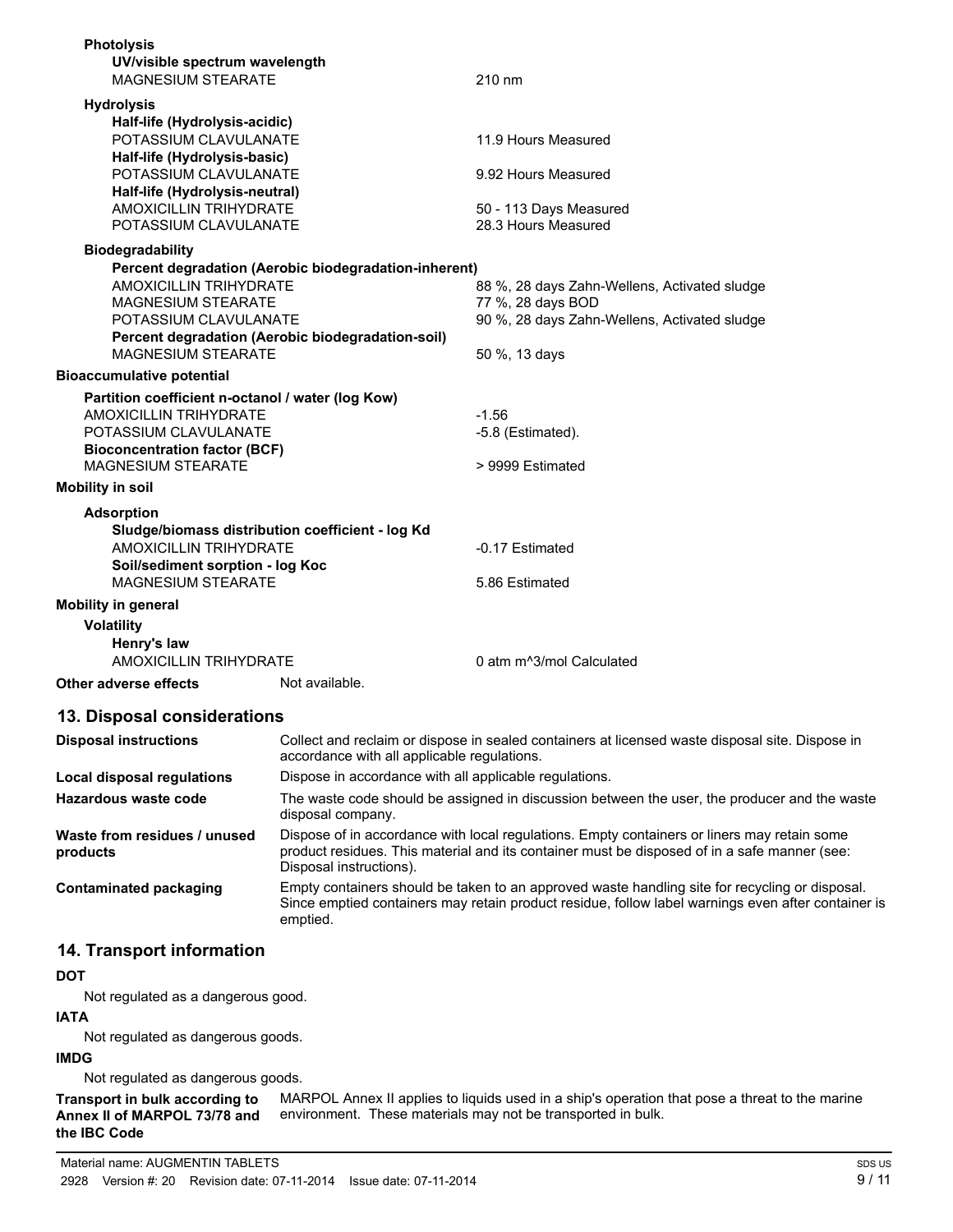## **15. Regulatory information**

| 15. Regulatory information                                    |                                                                                                                                                                                                   |                        |
|---------------------------------------------------------------|---------------------------------------------------------------------------------------------------------------------------------------------------------------------------------------------------|------------------------|
| <b>US federal regulations</b>                                 | One or more components are not listed on TSCA.                                                                                                                                                    |                        |
|                                                               | TSCA Section 12(b) Export Notification (40 CFR 707, Subpt. D)                                                                                                                                     |                        |
| Not regulated.                                                |                                                                                                                                                                                                   |                        |
| <b>CERCLA Hazardous Substance List (40 CFR 302.4)</b>         |                                                                                                                                                                                                   |                        |
| Not listed.<br><b>SARA 304 Emergency release notification</b> |                                                                                                                                                                                                   |                        |
| Not regulated.                                                | OSHA Specifically Regulated Substances (29 CFR 1910.1001-1050)                                                                                                                                    |                        |
| Not listed.                                                   |                                                                                                                                                                                                   |                        |
|                                                               | Superfund Amendments and Reauthorization Act of 1986 (SARA)                                                                                                                                       |                        |
| <b>Hazard categories</b>                                      | Immediate Hazard - Yes<br>Delayed Hazard - Yes<br>Fire Hazard - No<br>Pressure Hazard - No<br>Reactivity Hazard - No                                                                              |                        |
| SARA 302 Extremely hazardous substance                        |                                                                                                                                                                                                   |                        |
| Not listed.                                                   |                                                                                                                                                                                                   |                        |
| SARA 311/312 Hazardous<br>chemical                            | No                                                                                                                                                                                                |                        |
| SARA 313 (TRI reporting)<br>Not regulated.                    |                                                                                                                                                                                                   |                        |
| Other federal regulations                                     |                                                                                                                                                                                                   |                        |
|                                                               | Clean Air Act (CAA) Section 112 Hazardous Air Pollutants (HAPs) List                                                                                                                              |                        |
| Not regulated.                                                |                                                                                                                                                                                                   |                        |
|                                                               | Clean Air Act (CAA) Section 112(r) Accidental Release Prevention (40 CFR 68.130)                                                                                                                  |                        |
| Not regulated.                                                |                                                                                                                                                                                                   |                        |
| <b>Safe Drinking Water Act</b><br>(SDWA)                      | Not regulated.                                                                                                                                                                                    |                        |
| <b>US state regulations</b>                                   |                                                                                                                                                                                                   |                        |
| US. Massachusetts RTK - Substance List                        |                                                                                                                                                                                                   |                        |
| SILICON DIOXIDE (CAS 7631-86-9)                               | MICROCRYSTALLINE CELLULOSE (CAS 9004-34-6)                                                                                                                                                        |                        |
|                                                               | US. New Jersey Worker and Community Right-to-Know Act                                                                                                                                             |                        |
| SILICON DIOXIDE (CAS 7631-86-9)                               | MICROCRYSTALLINE CELLULOSE (CAS 9004-34-6)                                                                                                                                                        |                        |
|                                                               | US. Pennsylvania Worker and Community Right-to-Know Law                                                                                                                                           |                        |
| SILICON DIOXIDE (CAS 7631-86-9)<br>US. Rhode Island RTK       | MICROCRYSTALLINE CELLULOSE (CAS 9004-34-6)                                                                                                                                                        |                        |
| Not regulated.                                                |                                                                                                                                                                                                   |                        |
| US. California Proposition 65                                 |                                                                                                                                                                                                   |                        |
|                                                               | California Safe Drinking Water and Toxic Enforcement Act of 1986 (Proposition 65): This material is not known to contain<br>any chemicals currently listed as carcinogens or reproductive toxins. |                        |
| <b>International Inventories</b>                              |                                                                                                                                                                                                   |                        |
| Country(s) or region                                          | Inventory name                                                                                                                                                                                    | On inventory (yes/no)* |
| Australia                                                     | Australian Inventory of Chemical Substances (AICS)                                                                                                                                                | No.                    |
| Canada                                                        | Domestic Substances List (DSL)                                                                                                                                                                    | No.                    |
| Canada                                                        | Non-Domestic Substances List (NDSL)                                                                                                                                                               | No.                    |
| China                                                         | Inventory of Existing Chemical Substances in China (IECSC)                                                                                                                                        | No.                    |

Europe **European Inventory of Existing Commercial Chemical Chemical Chemical Chemical Chemical Chemical Chemical No** 

Europe **European List of Notified Chemical Substances (ELINCS)** No Notice Note **No. 1998** No. Japan Inventory of Existing and New Chemical Substances (ENCS) No No Korea **Existing Chemicals List (ECL)** No Review And The Mondo Chemicals List (ECL) No Review And The Mondo Chemicals List (ECL) No Review And The Mondo Chemicals List (ECL) No Review And The Mondo Chemicals List (ECL) No R

Substances (EINECS)